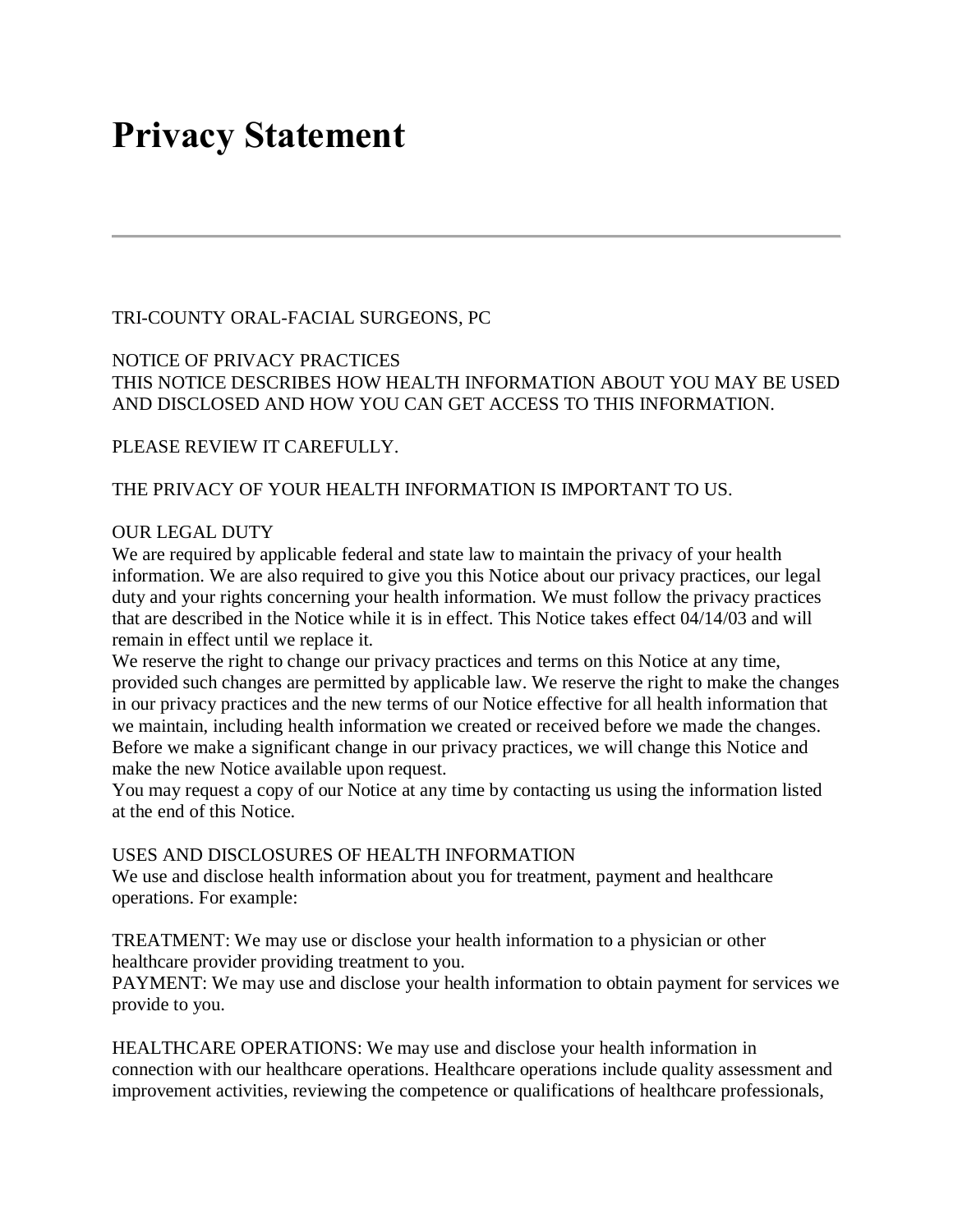evaluating practitioner and provider performance, conducting training programs, accreditation, certification, licensing or credentialing activities.

BUSINESS ASSOCIATES: We have third-party 'business associates' that perform various activities for us and to whom we may disclose your health information. In such event, the thirdparty will sign a written agreement that will require it to protect the privacy of your health information.

YOUR AUTHORIZATION: In addition to our use of your health information for treatment, payment or healthcare operations, you may give us written authorization to use your health information or to disclose it to anyone for any purpose. If you give us an authorization, you may revoke it in writing at any time. Your revocation will not affect any use or disclosures permitted by your authorization while it was in effect. Unless you give us a written authorization, we cannot use or disclose your health information for any reason except those described in this Notice.

TO YOUR FAMILY AND FRIENDS: We must disclose your health information to you, as described in the Patient Rights section of this Notice. We may disclose your health information to a family member, friend or other person to the extent necessary to help with your healthcare or with payment for your healthcare, but only if you agree that we may do so.

PERSONS INVOLVED IN CARE: We may use or disclose health information to notify or assist in the notification of (including identifying or locating) a family member, your personal representative or another person responsible for your care, of your location, your general condition, or death. If you are present, then prior to use or disclosure of your health information, we will provide you with an opportunity to object to such uses or disclosures. In the event of your incapacity or emergency circumstances, we will disclose health information based on a determination using our professional judgment disclosing only health information that is directly relevant to the person's involvement in your healthcare. We will also use our professional judgment and our experience with common practice to make reasonable inferences of your best interest in allowing a person to pick up filled prescriptions, medical supplies, x-rays, or other similar forms of health information.

MARKETING HEALTH-RELATED SERVICES: We will not use your health information for marketing communications without your written authorization.

REQUIRED BY LAW: We may use or disclose your health information when we are required to do so by law.

ABUSE OR NEGLECT: We may disclose your health information to appropriate authorities if we reasonable believe that you are a possible victim of abuse, neglect, or domestic violence or the possible victim of other crimes. We may disclose your health information to the extent necessary to avert a serious threat to your health or safety or the health or safety of others.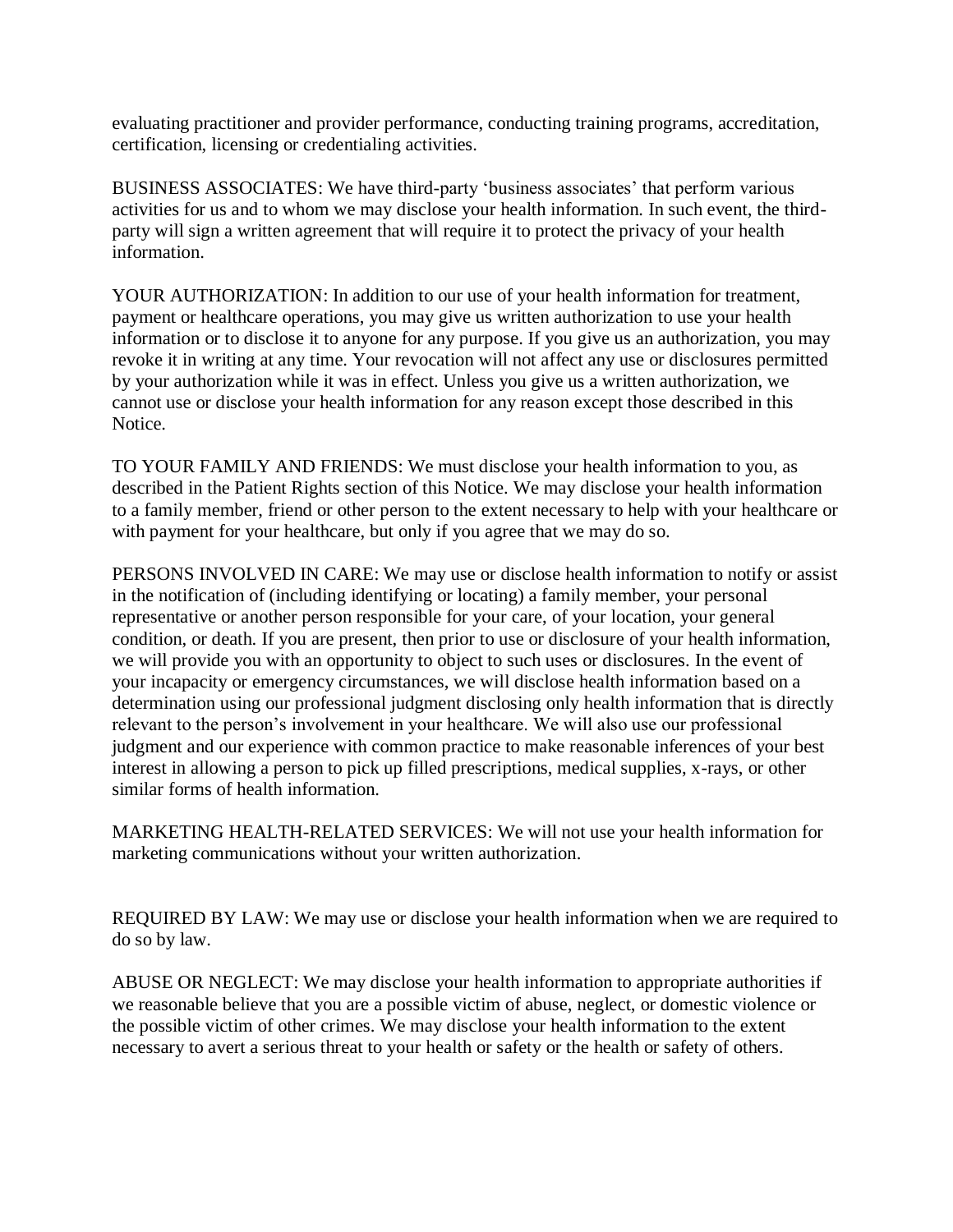NATIONAL SECURITY: We may disclose to military authorities the health information of Armed Forces personnel under certain circumstances. We may disclose to authorized federal officials health information required for lawful intelligence, counterintelligence and other national security activities. We may disclose to correctional institution or law enforcement having lawful custody of protected health information of inmates or patient under certain circumstances.

APPOINTMENT REMINDERS: We may use or disclose your health information to provide you with appointment reminders (such as voicemail messages, postcards, or letters). We may call you or send you appointment reminders in preparation for your surgery. We may also give instructions to safeguard your surgery. This important information can be left on your answering machine or with others in your household. This confirmation is important to ensure a safe and pleasant surgical/anesthesia experience.

#### PATIENT RIGHTS

Access: You have the right to look at or get copies of your health information, with limited exceptions. You may request that we provide copies in a format other than photocopies. We will use the format you request unless we cannot practicably do so. (You must make a request in writing to obtain access to your health information. You may obtain a form to request access by using the contact information listed at the end of this Notice. We will charge you a reasonable cost-based fee for expenses such as copies and staff time. You may also request access be sending us a letter to the address at the end of this Notice. If you request copies, we will charge you \$0.07 for each page, \$10.00 per hour for staff time to locate and copy your health information and postage if you want the copies mailed to you. If you request an alternative format, we will charge a cost-based fee for providing your health information in that format. If you prefer, we will prepare a summary or an explanation of your health information for a fee. Contact us using the information listed at the end of this Notice for a full explanation or our fee structure).

Disclosure Accounting: You have the right to receive a list of instances in which we or our business associates disclosed your health information for purposes, other than treatment, payment, healthcare operations and certain other activities, for the last six years, but not before April 14, 2003. If you request this accounting more than once in a 12-month period, we may charge you a reasonable, cost-based fee for responding to these additional requests. Restriction: You have the right to request that we place additional restrictions on our use or disclosure of your health information. We are not required to agree to these additional restrictions, but if we do, we will abide by our agreement (except in an emergency). Alternative Communication: You have the right to request that we communicate with you about your health information by alternative means or to alternative locations. (You must make your request in writing). Your request must specify the alternative means or location and provide satisfactory explanation how payments will be handled under the alternative means or location you request.

Amendment: You have the right to request that we amend your health information. (Your request must be in writing and it must explain why the information should be amended). We may deny your request under certain circumstances.